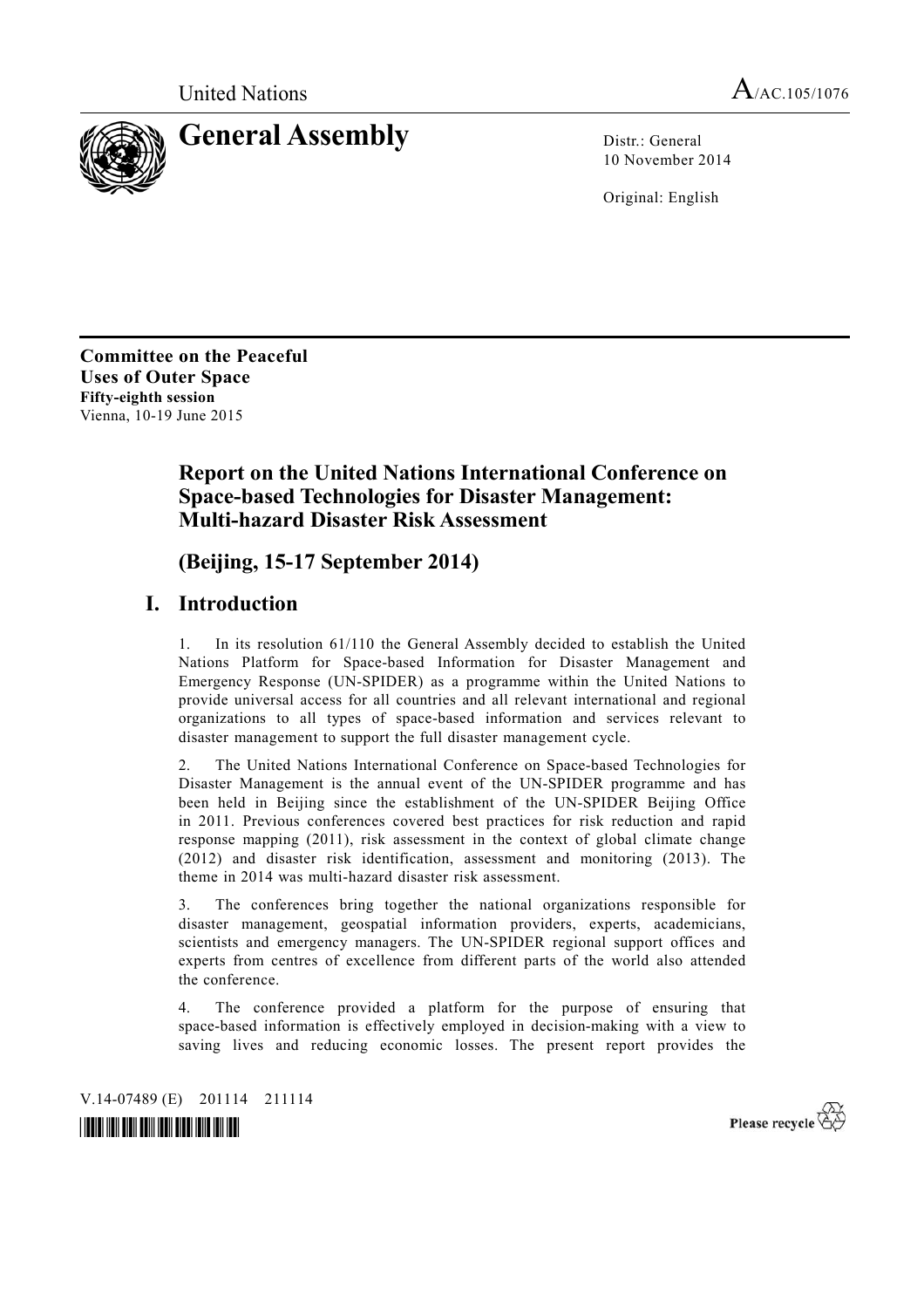background to and objectives of the conference, provides a summary of the discussion, presents observations and recommendations made by the participants and summarizes the outcomes.

## **II. Organizational framework**

The conference was conducted as one of the outreach activities planned in the UN-SPIDER workplan for the biennium 2014-2015.

6. The conference was co-organized by the UN-SPIDER programme and the Ministry of Civil Affairs of China in collaboration with the Ministry of Foreign Affairs, the Ministry of Finance, the China National Space Administration and the Asia-Pacific Space Cooperation Organization (APSCO), and received support from DigitalGlobe, a private company. The aim of the conference was to promote the role of space-based and geospatial information in multi-hazard disaster risk assessment.

### **A. Background and objectives**

7. Rapid development is making human settlements in developing countries prone to disasters. Extreme weather conditions related to climate change are aggravating disaster risks. Although good progress has been made in enhancing early warning and emergency response capacity in developing countries, not much has been done to identify, assess and monitor disaster risks, in spite of what has been envisaged in the Hyogo Framework for Action. To mitigate the global challenges referred in the proposed post-2015 development agenda, building-disaster resilience is a key factor in all developmental processes. Mitigating one type of risk may sometimes increase the risk of another disaster. Therefore, multi-hazard disaster risk assessment is essential to providing balanced disaster management efforts.

8. Recent disasters around the world have highlighted shortfalls in the efforts of Governments, communities and development partners in reducing disaster risks. Although in some cases early warnings of hydrological hazards (floods, storm surges, coastal erosion and droughts) and meteorological hazards (such as cyclones, tornadoes and windstorms) can help to save human lives, the economic and environmental losses are often huge and recovery usually takes years. Therefore, countries increasingly need to focus on the economic, environmental and human cost of natural disasters and develop approaches that lessen the risks and reduce the loss of life and property.

9. All the elements of disaster risk are geographical in nature and can therefore be mapped. Earth observation and geospatial data provide critical information on elements of risk. The information is delivered in the form of maps that help to predict and identify risks more accurately and plan a timely response when the situation degenerates into a disaster.

10. Multi-hazard approaches are valuable in providing an overview of risk, thus facilitating the effective planning of countermeasures. Such approaches avoid aggravating existing risks in an attempt to reduce existing ones.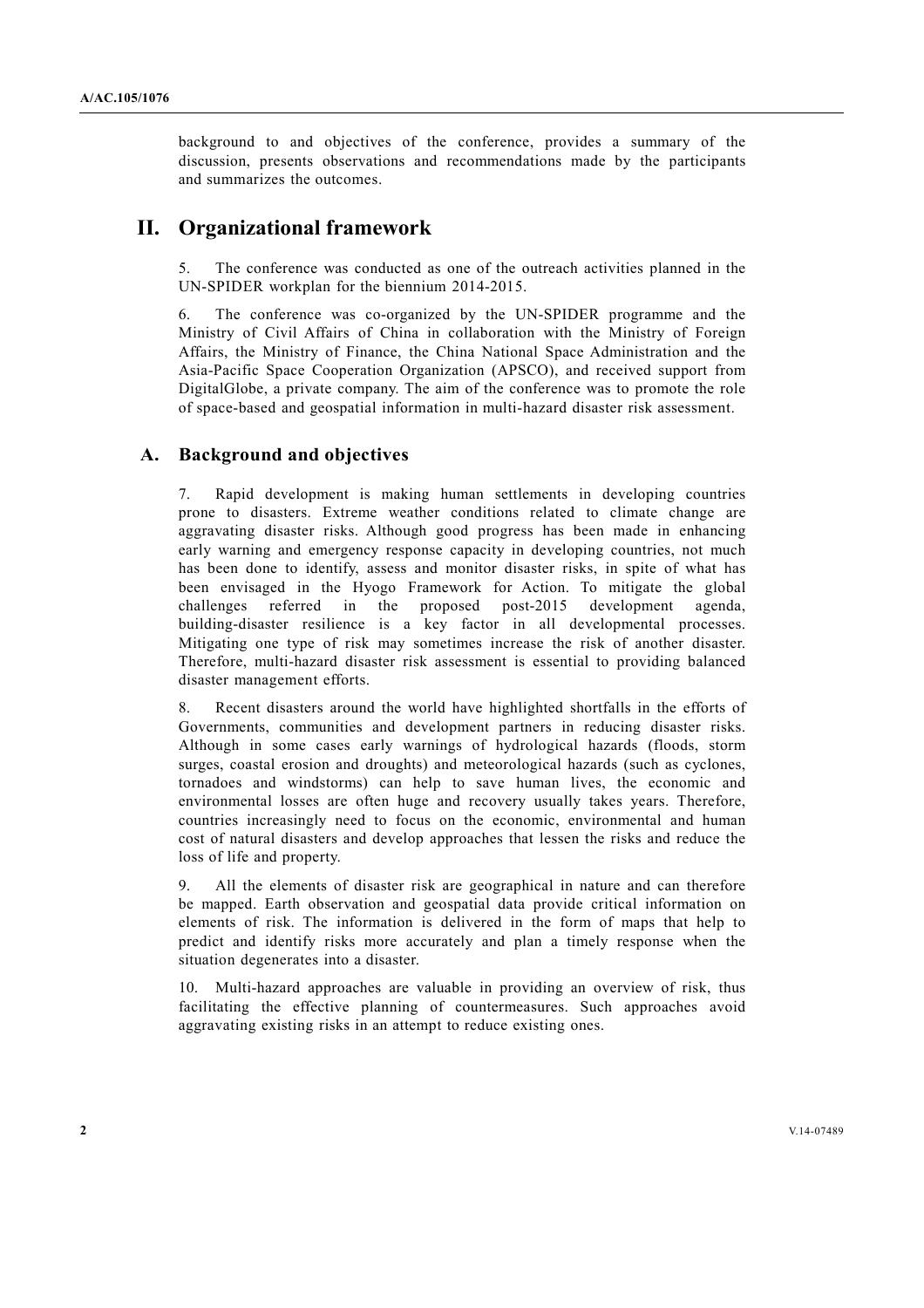11. Given the relevance of space-based and geospatial information in multi-hazard disaster risk assessment, UN-SPIDER decided to dedicate the 2014 United Nations International Conference on Space-based Technologies for Disaster Management to multi-hazard disaster risk assessment. The event was held in Beijing from 15 to 17 September 2014.

12. The objective of the conference was to promote the role of space-based and geospatial information in multi-hazard disaster risk assessment. The conference brought together experts and end-users around a single platform whose purpose was to ensure that space-based information is effectively employed in decision-making so that lives can be saved and economic losses reduced.

### **B. Attendance and financial support**

13. The conference was attended by 110 participants from 32 Member States: Armenia, Australia, Austria, Bangladesh, Barbados, Bhutan, Cambodia, China, Germany, Ghana, India, Indonesia, Iran (Islamic Republic of), Kazakhstan, Kenya, Lao People's Democratic Republic, Malawi, Mongolia, Mozambique, Myanmar, Namibia, Nigeria, Nepal, Pakistan, Peru, Russian Federation, Singapore, Sudan, Thailand, Turkey, United States of America and Viet Nam. The participants represented 57 national, regional and international organizations, including organizations of the United Nations system, organizations specializing in space, disaster-risk management and emergency response, academic institutions and internationally active private companies. The following United Nations, regional and international organizations attended the conference: United Nations Development Programme, United Nations Office for the Coordination of Humanitarian Assistance to Afghanistan, Asia-Pacific Space Cooperation Organization (APSCO), Humanitarian Assistance Centre of the Association of Southeast Asian Nations, Regional Centre for Mapping of Resources for Development and Asian Disaster Preparedness Centre.

14. Funds allocated by the Government of China through the UN-SPIDER programme were used to defray the costs of air travel, daily subsistence allowance and accommodation for 21 participants from developing countries. APSCO provided funding support to four participants from its member States. In addition to UN-SPIDER funds, donations from the China National Space Administration, the Ministry of Civil Affairs and DigitalGlobe were used to defray part of the costs related to the conference venue and logistics.

#### **C. Programme of activities**

15. The programme of activities of the conference was developed by UN-SPIDER and the Ministry of Civil Affairs of China. The programme included an opening ceremony, two keynote presentations, six plenary sessions, three breakout sessions (working groups), institutional visits to two centres of excellence, a symposium on advances in using space technology and geospatial information for disaster management, and a closing ceremony. Opening and closing remarks were made by representatives of the Ministry of Civil Affairs, APSCO and UN-SPIDER. Keynote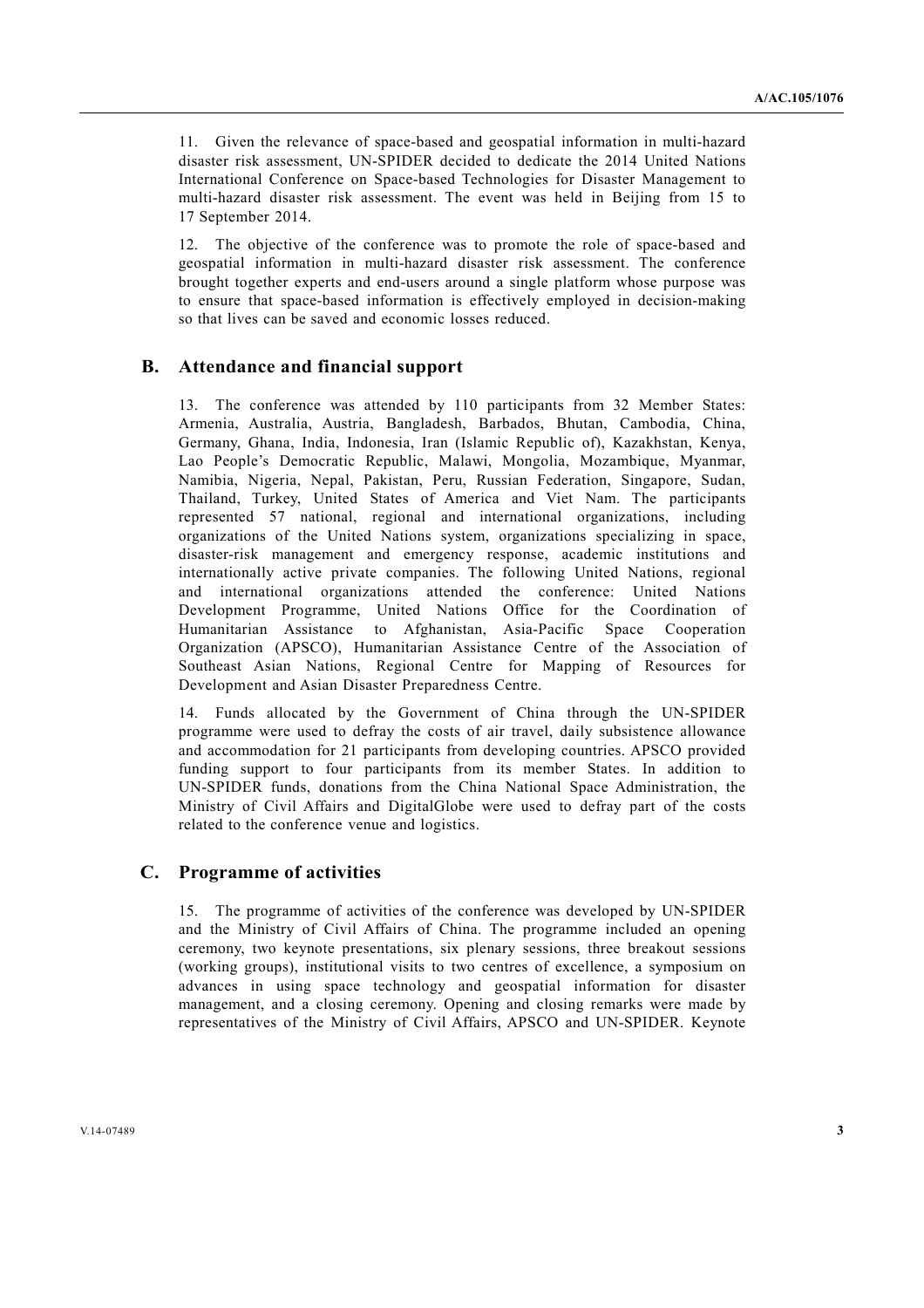presentations were made by experts from UN-SPIDER and the Chinese Academy of Sciences.

16. The keynote presentation by UN-SPIDER entitled "Multi-hazard identification and risk assessment: the role of Earth observation and UN-SPIDER intervention" provided an overview of the role of Earth observation in disaster risk reduction, especially in multi-hazard disaster risk assessment, the main theme of the conference. Additionally, it provided a summary of technical advisory support activities offered by the UN-SPIDER programme. The keynote presentation by the Chinese Academy of Sciences on Earth observation and disaster risk reduction provided an overview of the ways in which Earth observation for disaster management and emergency response were being used in China.

17. The six plenary sessions addressed the following topics:

(a) Disaster risk management and space-based information;

 (b) Approach to and methodology for using space-based information in multi-hazard identification and risk assessment;

 (c) Space-based information resources for hazard identification and risk assessment;

- (d) Space-based information for damage and loss estimation;
- (e) National experiences;
- (f) Networking and engagement with the UN-SPIDER network.

18. The three working groups focused on the following topics:

- (a) Working group 1: engaging with UN-SPIDER;
- (b) Working group 2: symposium on drought monitoring;

 (c) Working group 3: mapping services and products for emergency response.

19. The participants had the opportunity to visit one of the following institutions:

 (a) The Earth Observation and Data Centre of the China National Space Administration;

(b) The National Disaster Reduction Centre of China (NDRCC).

20. The symposium on advances in using space technology and geospatial information for disaster management was conducted at NDRCC and consisted of three extended technical presentations by experts from the Pacific Disaster Center of the University of Maryland, United States, and the German Aerospace Centre (DLR), followed by a discussion.

21. The first session was entitled "Disaster risk management and space-based information". It included five presentations about the experiences of Member States in using space-based information and the role of international organizations and private companies in disaster management. The topics were: (a) space-based information for disaster risk reduction in China; (b) the role of APSCO in space-based disaster management; (c) DigitalGlobe's contributions through its project "Seeing a better world"; (d) multi-hazard mapping: global and regional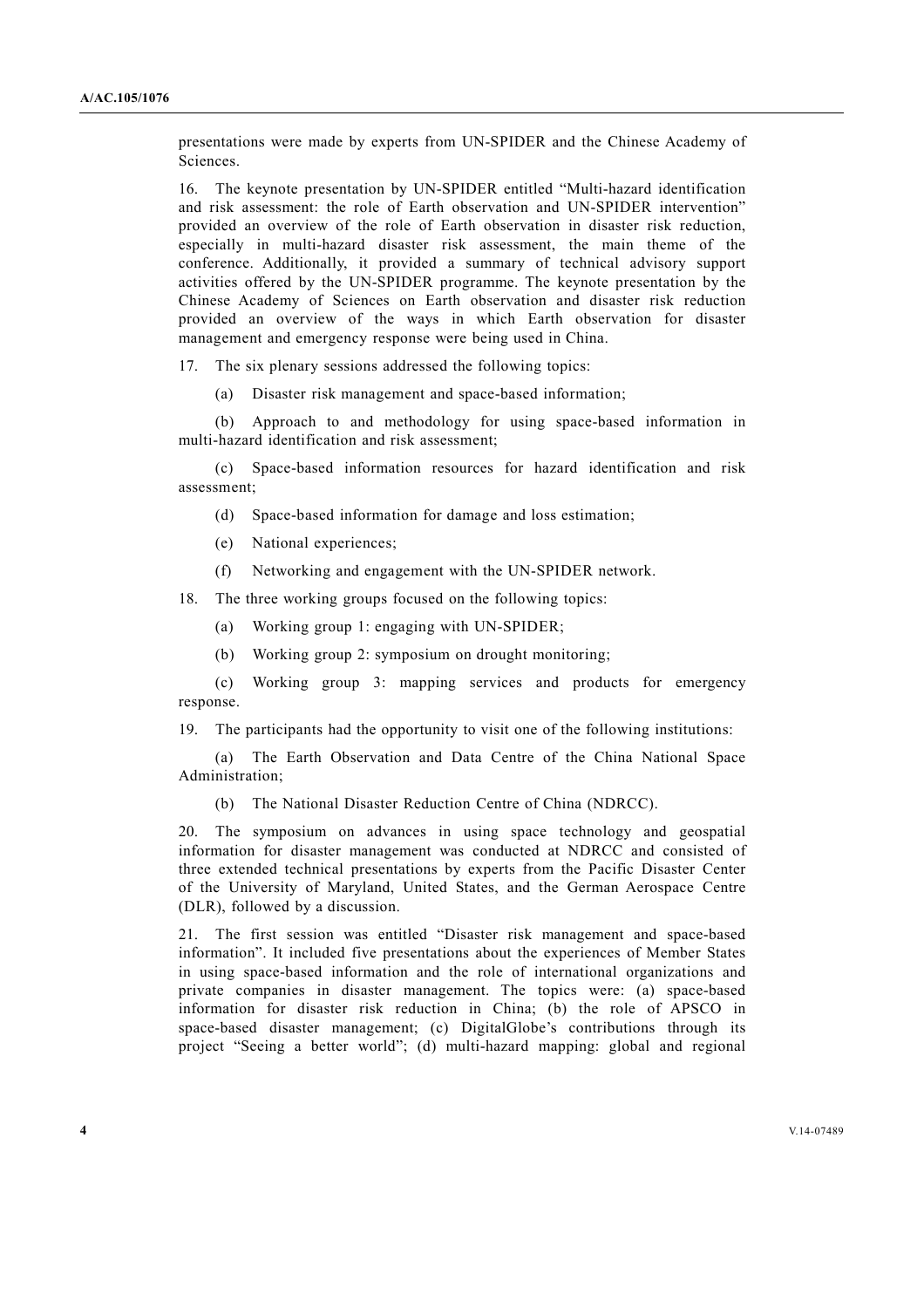real-time systems for multi-hazard monitoring and prediction (flood, drought, landslide and storm surge); and (e) developing risk management procedures for flood mapping and monitoring practices using selected examples from Australia.

22. The second session was entitled "Approach to and methodology for using space-based information in multi-hazard identification and risk assessment". It included presentations on various uses of space-based information in multi-hazard risk monitoring and assessment: (a) the Global Flood Monitoring System, a real-time system using satellite data and numerical weather prediction to create rainfall and hydrological models; (b) application of high-resolution satellite data in the preparation of building-stock inventories for purposes of earthquake risk assessment for a megacity in a highly seismic zone in north-east India; (c) disaster risk management in Mozambique; (d) application of Fengyun meteorological satellites in disaster monitoring and reduction; (e) the Integrated Surface Drought Index and its application from the regional to the continental scale; (f) next-generation satellite-based emergency mapping; (g) flood monitoring using generic nano-satellite constellations; (h) multi-hazard risk assessment in Bangladesh and the Lao People's Democratic Republic: the experience of the Asian Disaster Preparedness Centre; and (i) a study on monitoring agricultural droughts using the synergy inversion methodology based on multi-sourced information.

23. The third session was entitled "Space-based information resources for hazard identification and risk assessment". It included presentations on the following topics: (a) disaster monitoring and early warning: experiences in the Asia-Pacific Region; (b) methodology and examples of uses of space-based information for disaster monitoring and damage assessment; (c) a decision support system integrating geospatial information to facilitate hazard and disaster risk assessment; (d) integrating geospatial information to facilitate disaster assessment: a case study of the earthquake that took place in Ludian county, China, in 2014; and (e) application of satellite remote sensing in connection with agricultural and catastrophe insurance.

24. The fourth session was entitled "Space-based information for damage and loss estimation". It included technical presentations on the following topics: (a) case study of the use of space-based information for disaster damage and loss assessment in the Lao People's Democratic Republic; (b) experiences with comprehensive damage and loss assessment following major disasters in China; (c) damage and loss assessment following forest and land fires and the eruption of Mount Sinabung in Indonesia of 2014; (d) earthquake damage assessment techniques and a case study of the earthquake that took place in Lushan county, China, in 2013; and (e) building disaster monitoring and early-warning systems: a case study of forest bio-disaster monitoring.

25. The fifth session was entitled "National experiences". It included technical presentations on the following topics: (a) the power of geo-information in rapid disaster response; (b) using the Beidou satellite navigation system for disaster management; (c) using space technologies for drought monitoring in parts of River Nile state, the Sudan; (d) using geospatial technology for drought hazard mapping and vulnerability analysis: a study of the Bundelkhand region of India; and (e) introduction to the geoportal of the Iranian Space Agency and its application in disaster management.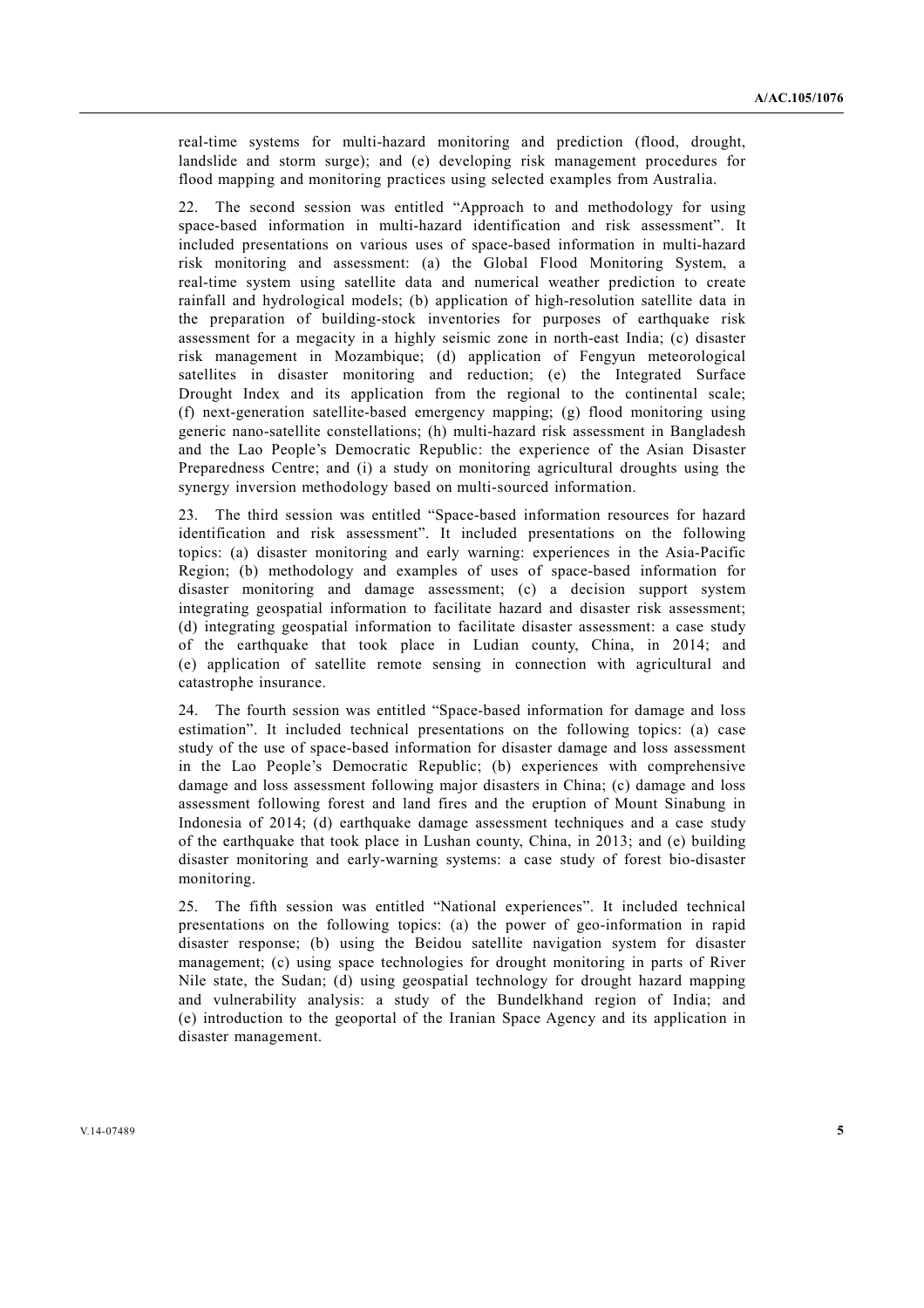26. The sixth session was entitled "Networking and engagement with the UN-SPIDER network". It included presentations on the following topics: (a) the use of space-based information in disaster risk reduction and emergency response in Bangladesh; (b) how Bhutan benefits from the UN-SPIDER technical advisory mission; (c) programmes and partnerships in disaster risk reduction of the Regional Centre for Mapping of Resources for Development: achievements and opportunities for future collaboration; and (d) development of a gradual framework for the application of space technology in disaster prevention and development support objectives.

27. The first working group, on the subject "Engaging with UN-SPIDER", was attended by 27 participants representing countries where UN-SPIDER had conducted technical advisory missions in recent years, UN-SPIDER regional support offices, partner organizations and experts who had participated in UN-SPIDER technical advisory missions in various countries. The participants from Bangladesh, Bhutan, Malawi and Mozambique shared information about their experiences with organizing UN-SPIDER technical advisory missions and gave briefings on their progress in implementing the recommendations provided by the advisory mission. Several institutions, such as the ASEAN Coordinating Centre for Humanitarian Assistance, the Centre of Excellence on Space Technology for Disaster Mitigation jointly sponsored by the Chinese Academy of Sciences and the World Academy of Sciences, and the Agency for Support and Coordination of Russian Participation in International Humanitarian Operations of the Ministry of Civil Defence and Emergencies of the Russian Federation, presented their ongoing work with UN-SPIDER. Benefits of the UN-SPIDER technical advisory missions mentioned by participants included: an increased awareness among decision makers that space technology can be leveraged in disaster management; improved coordination between providers of geospatial information and end users; the existence of national policy frameworks to facilitate the implementation of geospatial strategies and the creation of national spatial data infrastructures. Speakers also mentioned constraints and challenges in data-sharing and a lack of capacity for fully utilizing space-based information. UN-SPIDER presented a procedure for organizing advisory missions and discussed the workplan for 2015. Representatives of the Governments of Cambodia, the Lao People's Democratic Republic and Nepal invited UN-SPIDER to conduct technical advisory missions in their countries in the coming years.

28. The second working group, on the subject "Symposium on drought monitoring", focused on drought monitoring in the Sudan, a pilot country working with UN-SPIDER and the National Disaster Reduction Centre of China (NDRCC) to develop drought monitoring methods and approaches to using space-based information. Experts from the International Centre for Drought Risk Reduction, the Sudan Remote Sensing Authority and the Regional Centre for Mapping of Resources for Development opened the discussion by sharing information about their experiences. The Sudan suffers serious droughts and floods, and the fact that those often occur in succession aggravates the problem. Although floods cause damage to agriculture and infrastructure, they also provide opportunities for irrigation if they are properly managed. Flood waters also bring fertile soil to agricultural areas. However, drought is a slow disaster and its impact in the Sudan is serious. There were few initiatives in the country to use space-based information for drought monitoring. The Sudan Remote Sensing Authority was leading the agencies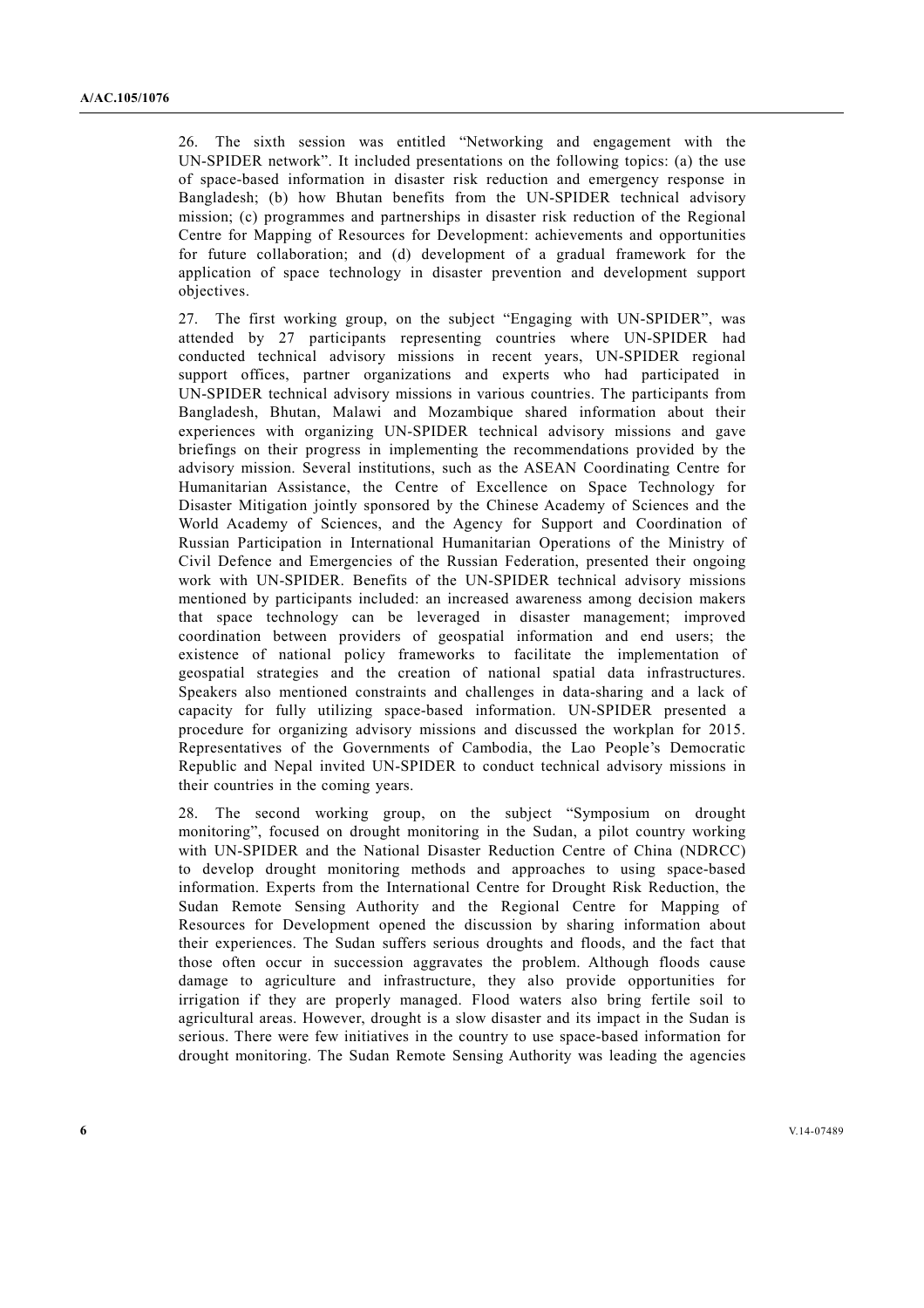utilizing remote sensing technology. The Ministry of Agriculture of the Sudan was also using the Global Monitoring for Food Security programme to interact with partners in Europe to provide drought data and analysis. However, even with those initiatives the Sudan had a large gap in skills and expertise relating to the use of space-based technologies for drought monitoring. The country needed assistance to enhance those capacities and to operationalize a drought monitoring service. Apart from skills, other important challenges that needed to be addressed were the availability of and access to data and tools for analysing drought. NDRCC had signed a memorandum of understanding with the Sudan Remote Sensing Authority and the Regional Centre for Mapping of Resources for Development to work on developing tools and methodologies for drought monitoring with the help of space-based information. One of the points the parties had agreed on was that NDRCC would lead a pilot project on a voluntary basis to establish a drought monitoring service for the Sudan. The pilot project would aim to demonstrate the usefulness of such a service and provide recommendations for scaling it up to other countries.

29. The third working group, on the subject "Mapping services and products for emergency response", included technical presentations by experts from DigitalGlobe, NDRCC, DLR and United Nations Office for the Coordination of Humanitarian Assistance to Afghanistan. DigitalGlobe presented high-resolution satellite data products needed for emergency response and provided an overview of its services. It presented the temporary image licences it offered and explained its approach to crowdsource mapping for analysing large amounts of data. NDRCC used its recent experience with the Ludian earthquake to provide an insight into its satellite mapping services and emergency response products. Furthermore, response times, approaches to damage assessment, economic loss estimation and support for reconstruction planning were explained. The Centre for Satellite-based Crisis Information of DLR presented its emergency mapping set-up and gave an overview of its portfolio of satellite mapping products. During the discussion about mapping standards and general guidelines for map generation, reference was made to the International Working Group on the use of Satellite Data for Emergency Mapping. In a final introductory talk the United Nations Office for the Coordination of Humanitarian Assistance to Afghanistan presented its mapping needs and its approaches to visual communication of general emergency information using infographics specifically designed for its needs and purposes. A strong interest in and need for satellite mapping guidelines to allow global harmonization of satellite mapping products was expressed by various organizations. It was suggested that during major disasters UN-SPIDER could even serve as a hub through which to channel information about available satellite mapping products. It was suggested that UN-SPIDER continue to provide such information through its knowledge portal during major disasters.

30. Two institutional visits were arranged to take place in parallel on the last day of the conference.

31. One group visited the Earth Observation and Data Centre of the China National Space Administration. The centre described its mandate and presented its contributions to improving the capabilities of China's Earth observation system. It demonstrated how space-based information could be applied in various areas, including disaster risk management and emergency response.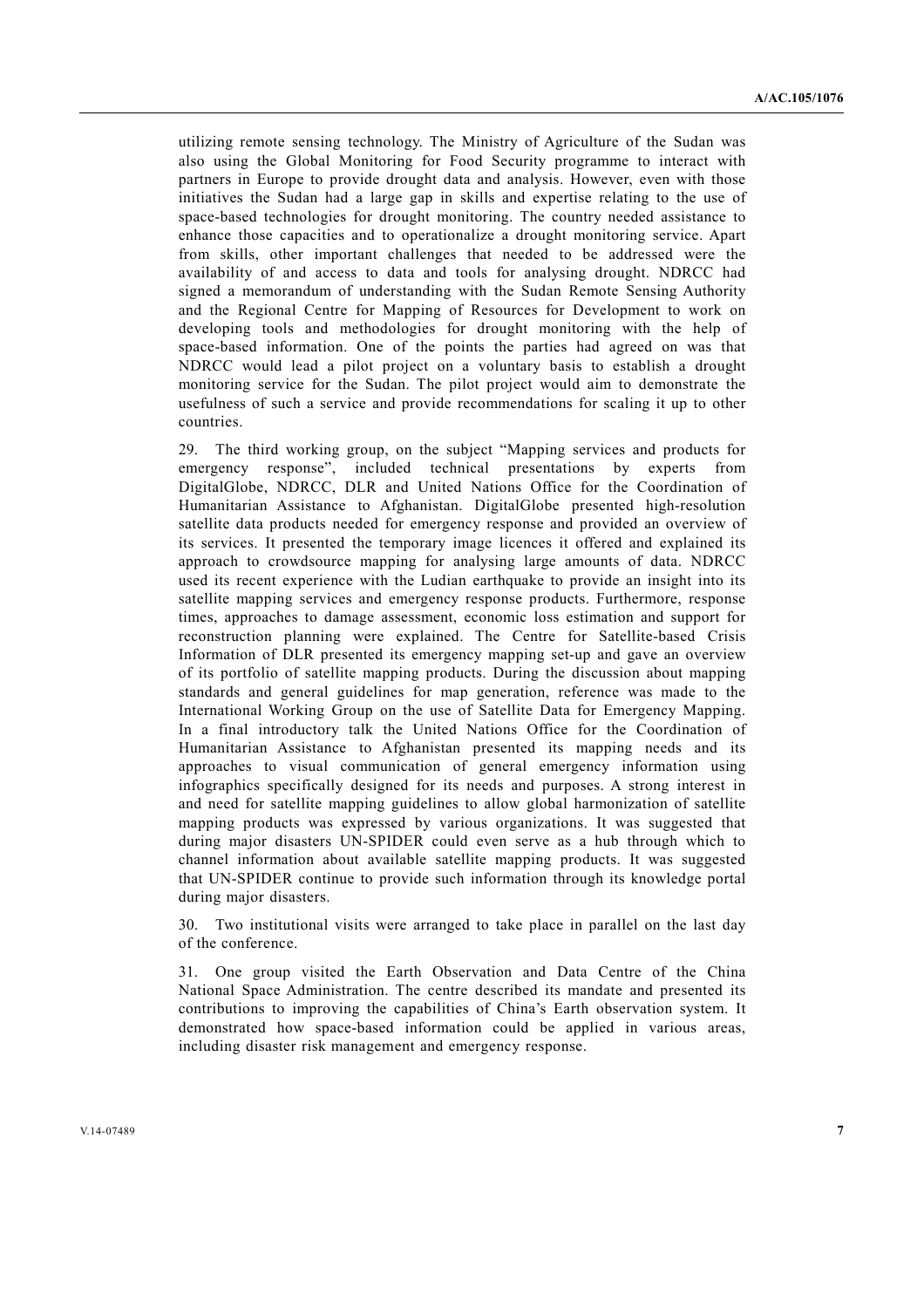32. Another group visited the facilities of NDRCC. The participants were introduced to its real-time operating system for disaster management. NDRCC staff demonstrated the disaster information reporting system and the quick risk assessments and comprehensive damage and loss assessments they performed using remote sensing. They also showed the images collected using unmanned aerial vehicles and their applications in connection with the Ludian earthquake.

33. The symposium on advances in using space technology and geospatial information for disaster management was held at NDRCC. It consisted of three extensive technical presentations by experts from the Pacific Disaster Center of the University of Maryland and DLR, followed by a discussion. In a presentation entitled "Disaster monitoring and early warning: challenges and good practices for operationalization and institutionalization", an expert from the Pacific Disaster Center presented the DisasterAWARE tool and shared insights gained from its deployment in the region. The DLR expert gave a presentation under the title "Towards automation and standardization in satellite-based emergency mapping". DLR operates the Centre for Satellite-based Crisis Information and was in the process of improving its emergency mapping service. Issues related to quality assurance, standardization and automation of satellite-based mapping procedures were discussed. The activities of the International Working Group on Satellite-based Emergency Mapping were also discussed and participants were invited to make contributions to it. The expert from the University of Maryland made a presentation on real-time global flood monitoring and forecasting that consisted of an online demonstration of the Global Flood Monitoring System on a regional and a global scale.

34. Additional information about the conference can be found at www.unspider.org/BeijingConference2014.

## **III. Outcomes and recommendations**

35. At the United Nations International Conference on Space-based Technologies for Disaster Management: Multi-hazard Disaster Risk Assessment, UN-SPIDER and its partners achieved the outcomes and made the recommendations presented below.

#### **A. Outcomes**

36. In the spirit of the mandate of UN-SPIDER, which is to ensure that all countries have access to space-based information for use in disaster management, NDRCC signed a memorandum of understanding with the Sudan Remote Sensing Authority and the Regional Centre for Mapping of Resources for Development to carry out a pilot project in which NDRCC would establish a drought monitoring service for the Sudan that would use space-based information.

37. With 50 technical presentations in six plenary sessions, three working groups and institutional visits to two centres of excellence, the conference allowed participants:

 (a) To renew their focus on the uses of space-based information in multihazard risk assessment and become aware of some of the tools and best practices;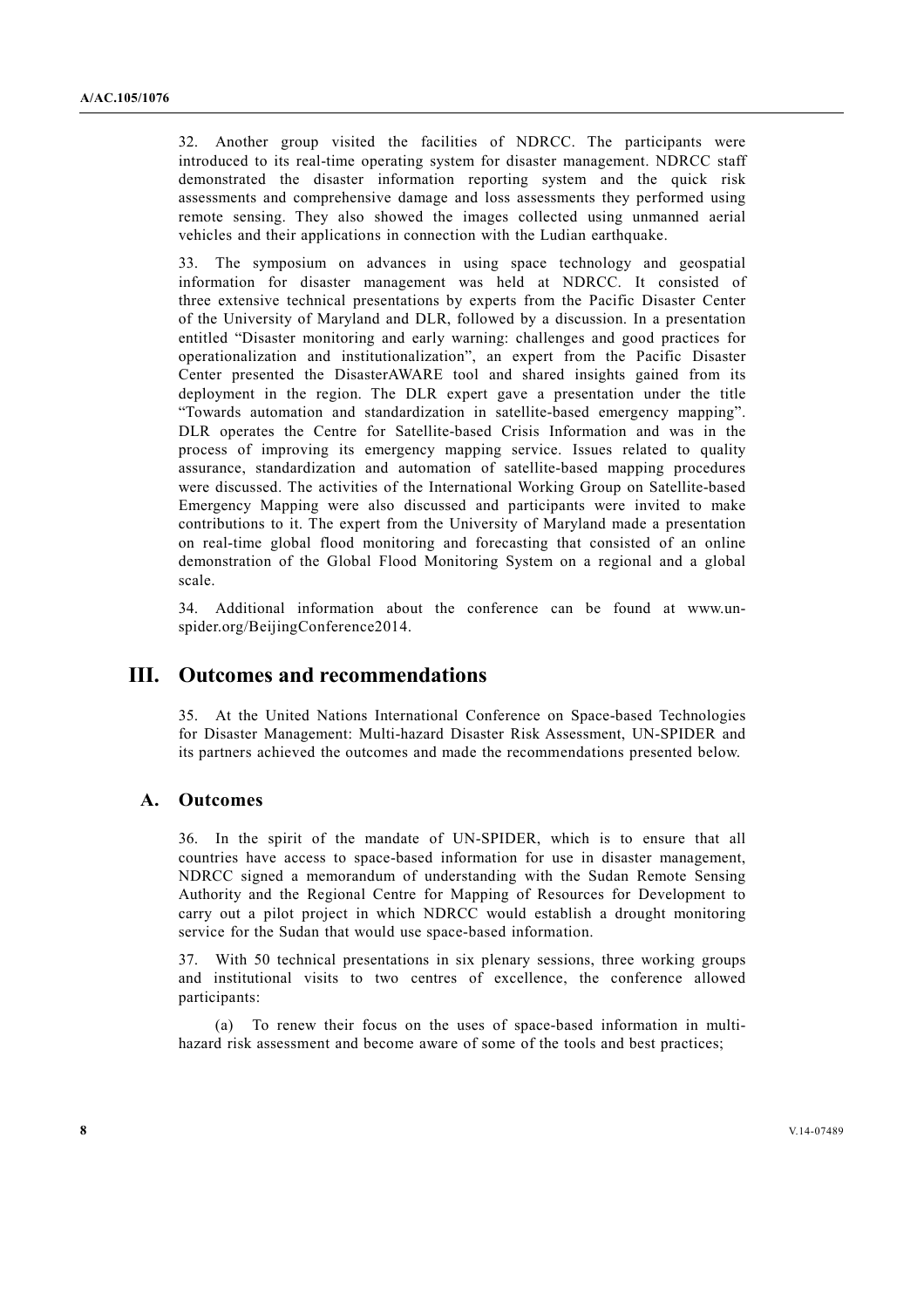(b) To get an in-depth understanding of the role of space-based information in risk assessment;

(c) To establish links between disaster managers and geospatial experts;

 (d) To learn about opportunities to build capacity and collaborate to improve disaster management using geospatial information;

 (e) To see state-of-the-art facilities for disaster management information during the institutional visits;

To develop plans to engage with UN-SPIDER and benefit from the services offered by UN-SPIDER through its network of regional support offices.

38. The conference helped UN-SPIDER:

 (a) To develop components of the workplan for 2015 by obtaining specific commitments from member countries;

 (b) To engage regional support offices in ongoing activities and in carrying out its workplan;

 (c) To generate interest among member countries in working with it and benefiting from its services;

 (d) To network with experts from centres of excellence and engage with them in connection with the events planned by it.

39. During all annual conferences organized by UN-SPIDER in Beijing, institutional visits were conducted to expose participants to state-of-the-art facilities in China related to satellite data collection, archiving and dissemination. One of the outcomes of those institutional visits was the request from the delegation of Mozambique for more information about building an operations centre. UN-SPIDER provided the delegation of Mozambique an opportunity to visit to the facilities of Space Star Technology Company of the China Academy of Space Technology, the company instrumental in building such facilities. During the meeting, the delegation of Mozambique expressed an interest in receiving support for building a similar facility in Mozambique.

#### **B. Main recommendations**

40. The key recommendations proposed during the working group sessions carried out during the conference are presented below.

41. Countries should make efforts to use a combination of space-based information, geospatial information and ground data in multi-hazard risk assessments and vulnerability assessments.

42. UN-SPIDER and international organizations should continue their efforts to create a standard procedure for sharing satellite data worldwide. There is a need to engage with data providers and facilitate access to data for use in disaster risk management.